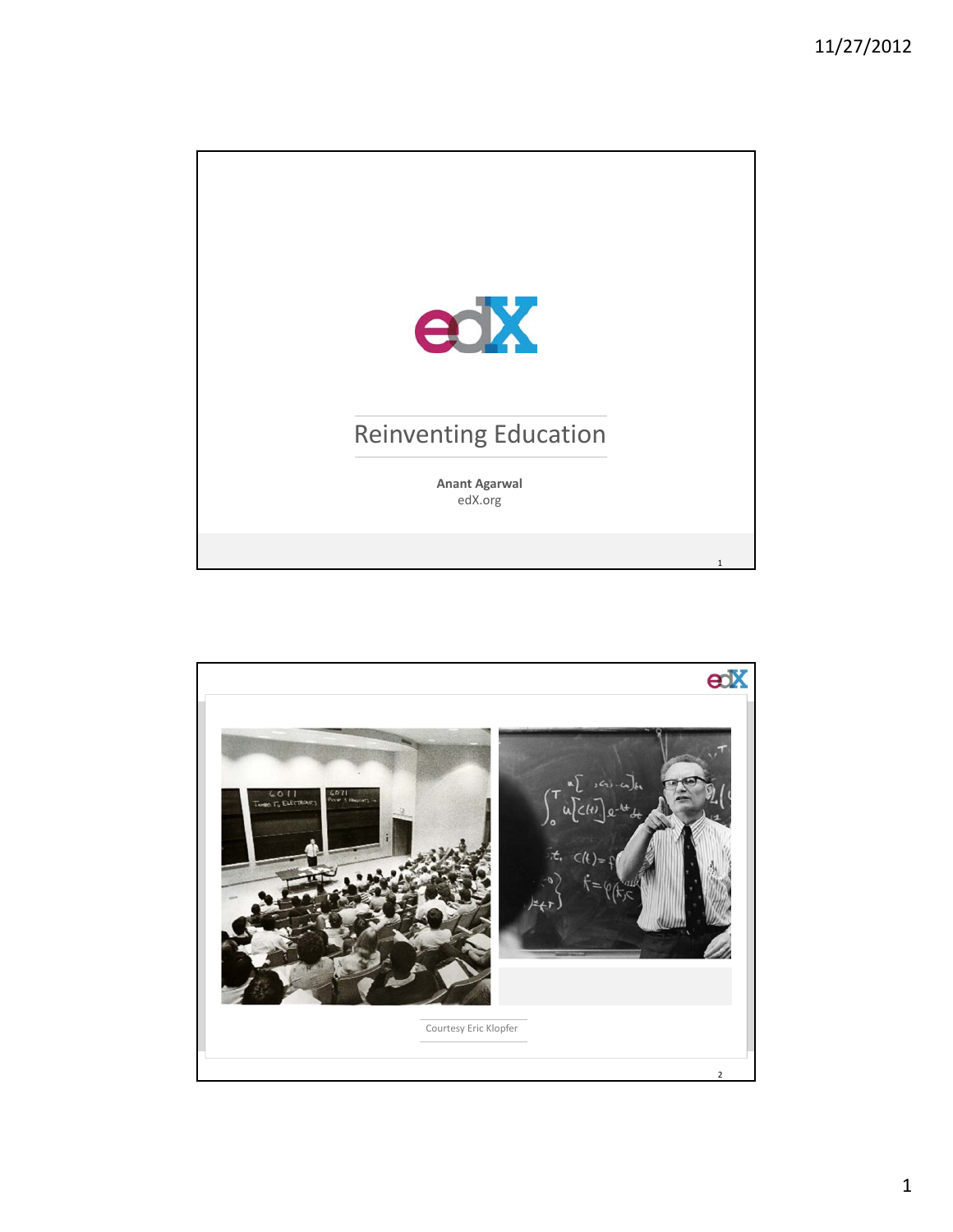## 11/27/2012



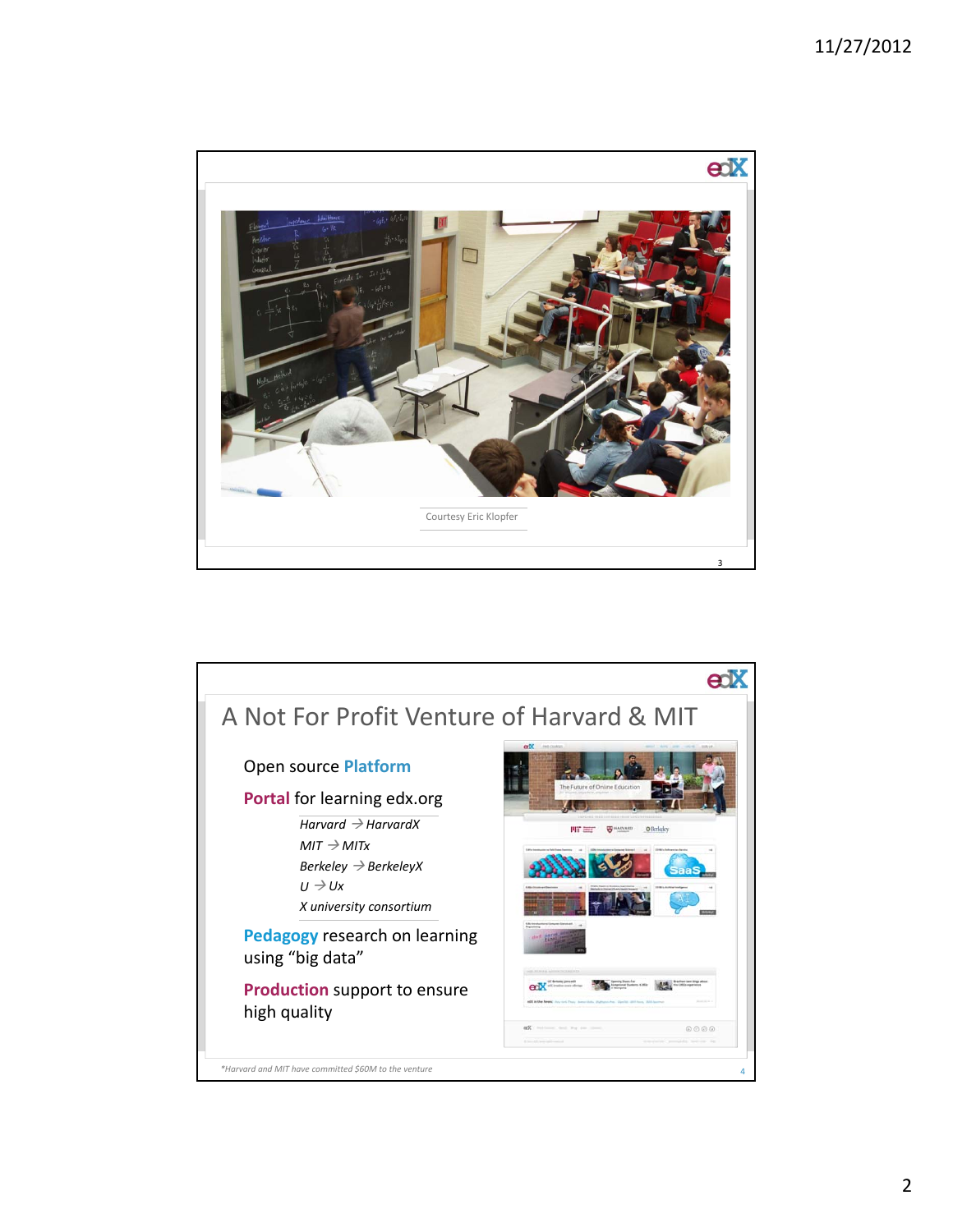

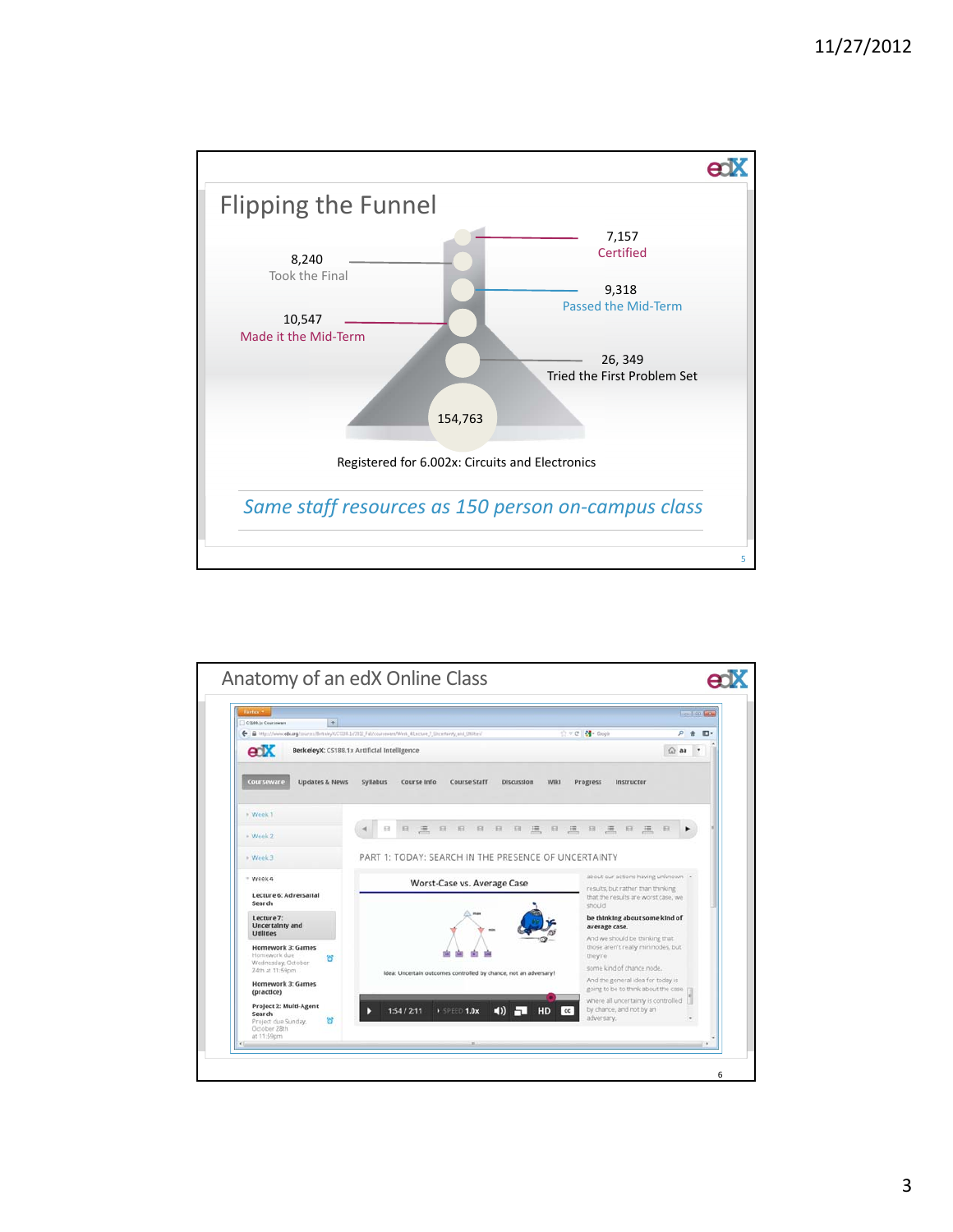

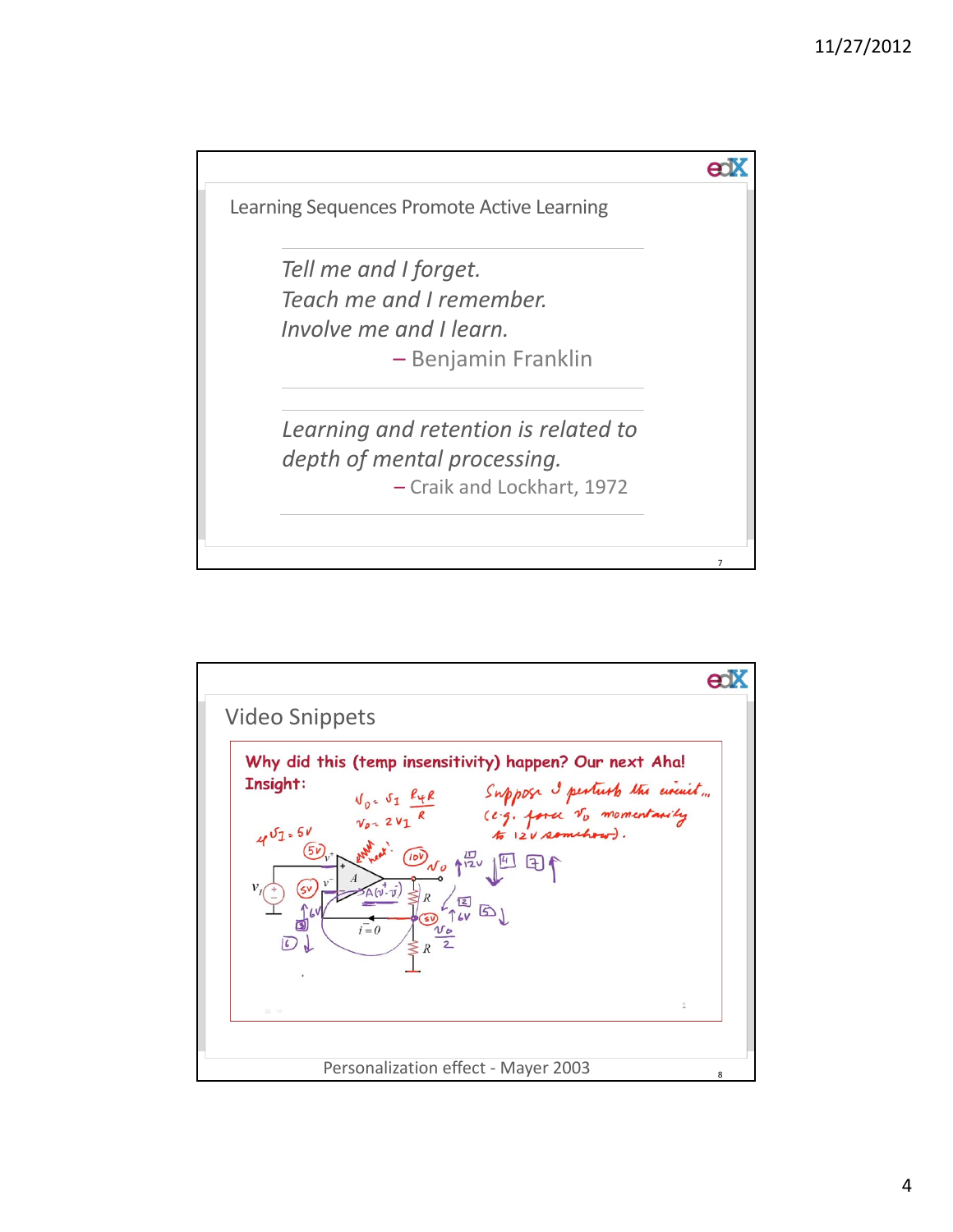

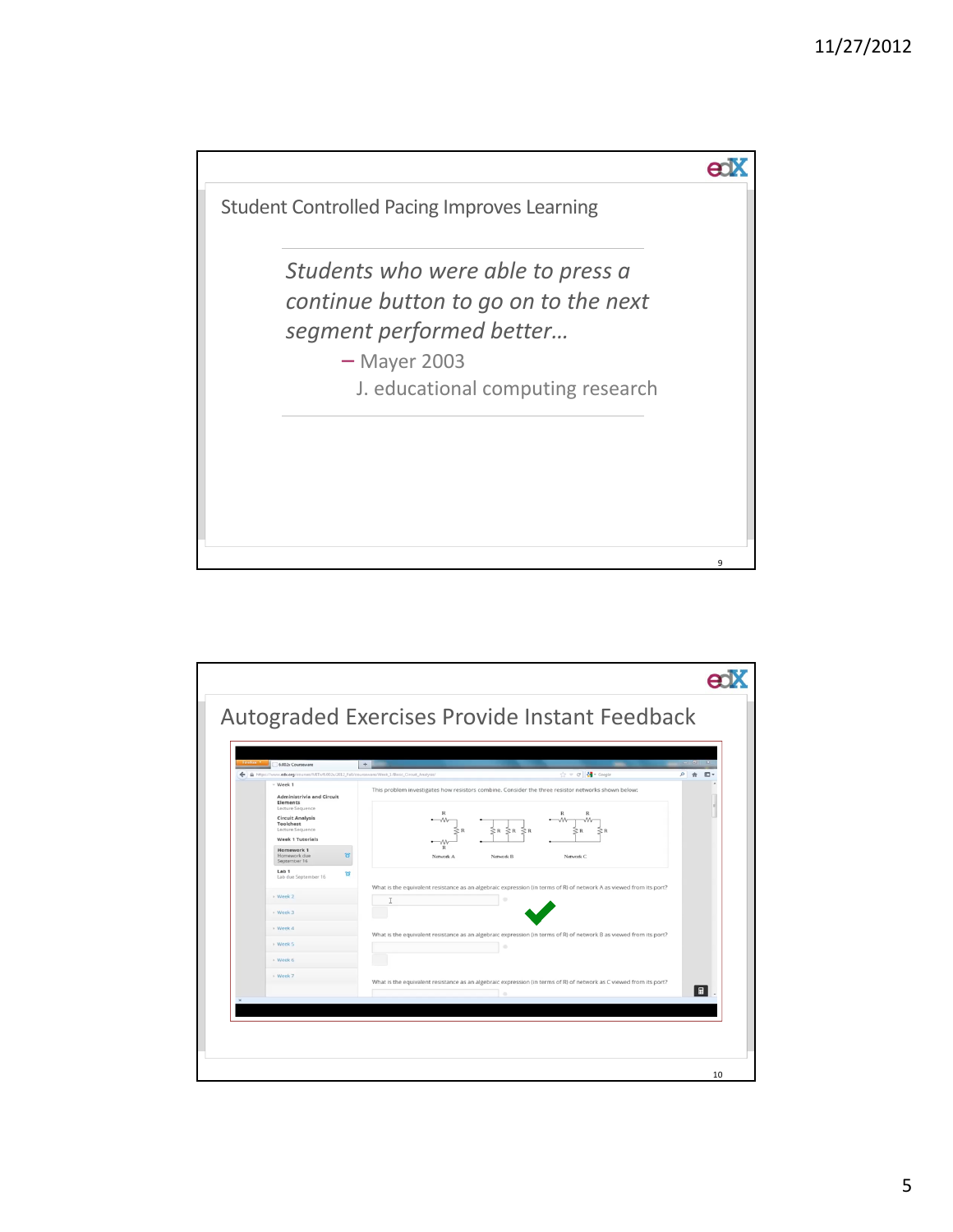

| ← → C A https://www.edx.org/courses/MITx/6.002x/2012_Fall/courseware/Overview/Circuit Sandbox/<br>enX<br>MITK: 6.002x CIrcuits and Electronics<br>$0.88 - 1$                                                                                      |                                                                                                                                                                                                                                                         |                                                     | 四立<br>A.         |
|---------------------------------------------------------------------------------------------------------------------------------------------------------------------------------------------------------------------------------------------------|---------------------------------------------------------------------------------------------------------------------------------------------------------------------------------------------------------------------------------------------------------|-----------------------------------------------------|------------------|
| Course Info Termonk<br>Overview<br>Welcome to 6.002x                                                                                                                                                                                              | Discussion WAI Progress<br>Instructor<br>CIRCUIT SANDBOX                                                                                                                                                                                                |                                                     |                  |
| edXTutorial<br>Lecture Selections<br>Using the Tools<br>Lan.<br>Circuit Sandbox<br><b>Xan</b><br>Vierk !<br>Wank 2<br><b>Yout 3</b><br><b>Young a</b><br>Neck S<br><b>Wend</b><br>. Visak 7<br>Ways 2<br>Mitterm Eram<br><b>Week 9</b><br>Week 10 | Here's a sandbox where you can experiment with all the components we'll discuss in 6.002x. If you click<br>on CHECK below, your diagram will be saved on the website and you can return at some later time.<br><b>IL IL DC AD TRAN</b><br>l m<br>o<br>a | -<br>Ф<br><b>ID</b><br>۰<br>a<br>$\Rightarrow$<br>후 | $\blacksquare$ . |